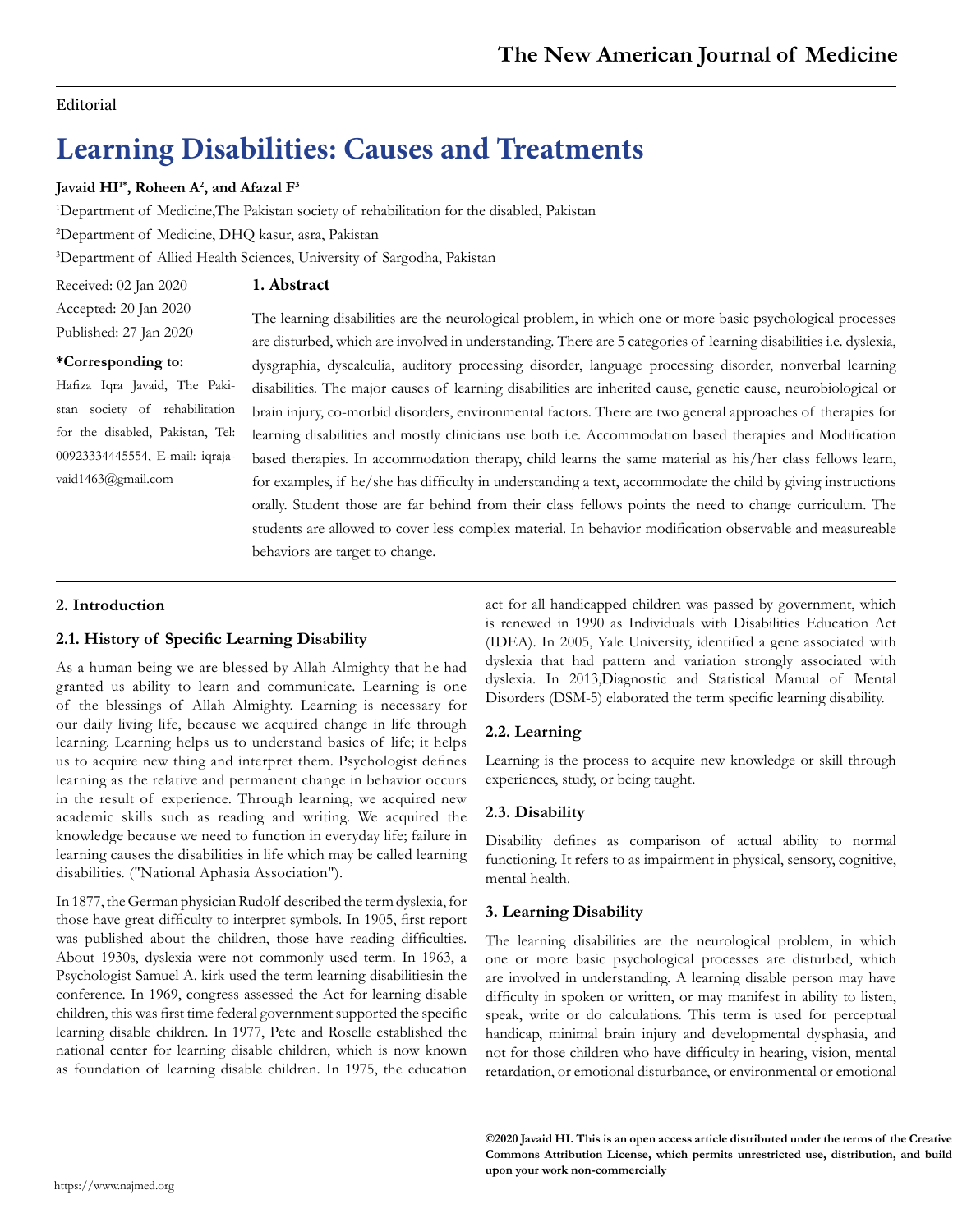#### disadvantages.

### **3.1. Causes of Learning Disabilities**

The major causes of learning disabilities are following:

- Inherited cause
- Genetic Cause
- Neurobiological or brain injury
- Co-morbid disorders
- Environmental factors

**3.1.1. Inherited Cause:** This shows that a member in family having learning disability. This includes the genetic disorders or disabilities like Down syndrome, Fragile X Syndrome; which affects the brain functions and hence decreases learning abilities.

**3.1.2. Neurobiological or Brain Injury:** It affects the brain functioning or processes involved in learning.

**3.1.3. Co-morbid Disorders:** The conditions which can be cause of learning disabilities are following:

- Attention Deficit Hyperactive Disorder (ADHD)
- Behavioral problems
- Emotional disorder
- **Asperger**
- Conduct disorder
- Substance abuse
- Operational Deficit Disorder (ODD)
- Autism Spectrum Disorder (ASD)

#### **3.1.4. Environmental Factors: This includes:**

- Poor instruction to child
- Lack of attention
- Impoverished living conditions in life
- Deficit in academic achievement

The inclination of learning disabilities to run in families suggests an association between environmental factors influence on children's early development in life and subsequent achievement in school.

**3.1.5. Some Misconceptions about the Causes:** People think the learning disabilities are may be due:

- Vision problems
- Hearing loss
- Socio-economic status
- Lack of motivation

These factors are challenging for those, who are suffering with learning disabilities.

Some professionals believe that learning disabilities in all children are due to dysfunction in the central nervous system or may be due to brain injury. National Joint Committee on Learning Disabilities (NJCLD) defined the learning disabilities as "Learning disabilities are presumed to be due to central nervous system damage".Magnetic resonance imaging shows, brain of children, those suffering from language and reading disabilities, show different phonological pattern from non-disable children. This also shows brain structure of learning disable children slightly different from those have no learning disability.

**3.1.6. Types of Learning Disabilitie:** According to Federal law, under the Individuals with Dishabilles Education Act (IDEA), there are 5 categories of learning disabilities.

- a) Dysgraphia
- b) Dyscalculia
- c) Auditory processing disorder
- d) Language processing disorder
- e) Nonverbal learning disabilities

**a) Dyslexia:** Dyslexia is characterized by problems with fluent word reorganization, poor decoding of words and poor spelling abilities. Dyslexia is an alternative term used to refer to a pattern of learning disabilities. Dyslexia is also referred as language based disorder, individual's reading, decoding comprehension, recall and writing abilities are affected. In dyslexia, individual reads slowly, may experience decoding error, has trouble to spell the word, difficulty in reading and decoding comprehension and substitute word with another word. Sign and symptoms of dyslexia are

- Impairment in reading accuracy
- Reading rate or fluency
- Reading comprehension
- Impairment in spelling accuracy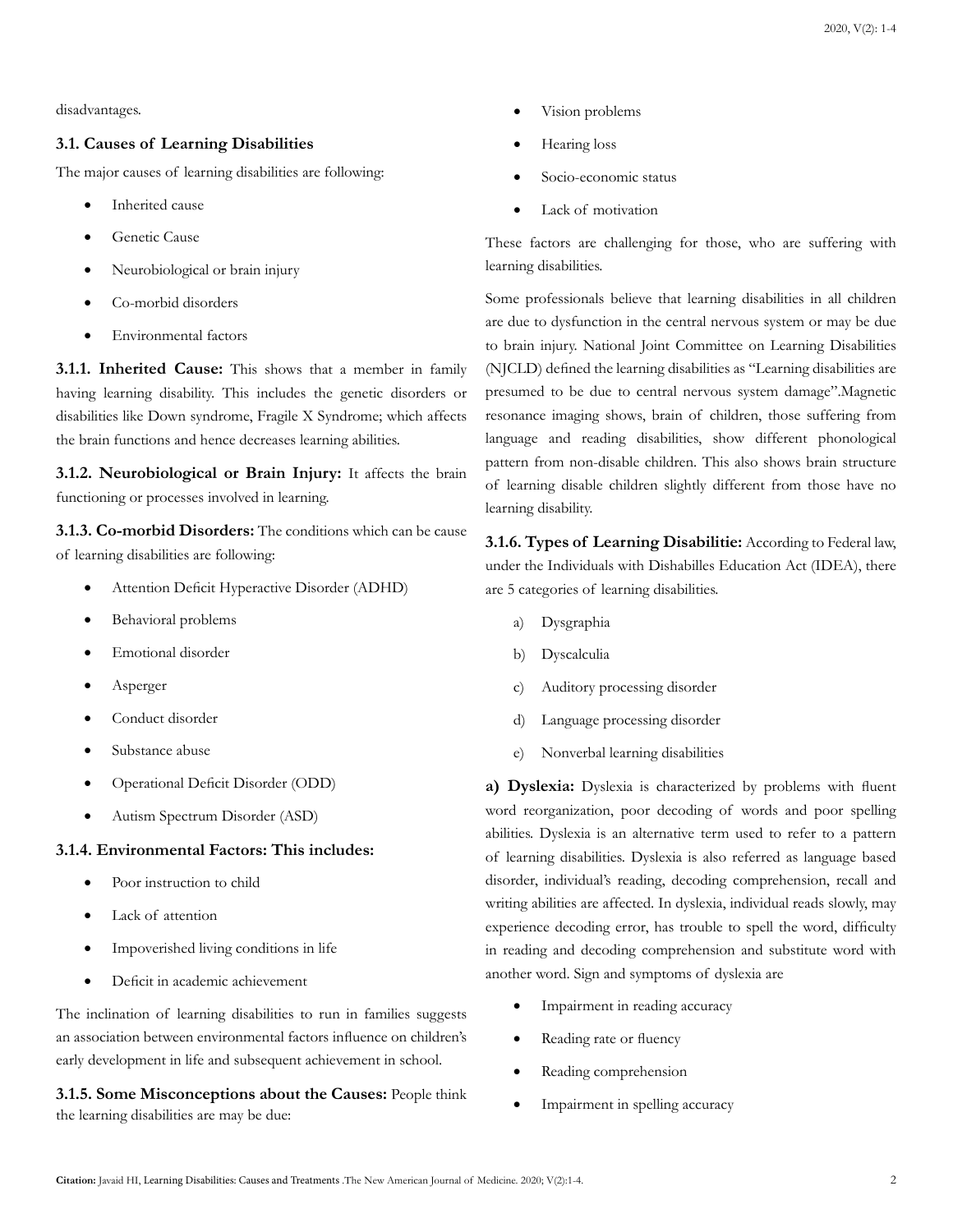Impairment in written expression of grammar and punctuation accuracy

**b) Dyscalculia:** Individual with this type of disorder have difficulty in memorizing the symbols of mathematics, formulas and have struggle in organizing numbers. Dyscalculia is an alternatively used for a pattern of difficulties, which are characterized by learning arithmetic facts, performs sequencing mathematical problems and processing numerical information. Signs and symptoms of this disorder are:

- Impairment in memorizing of arithmetic facts
- Have difficulty in mathematical concepts for example caring, borrowing, subtract and addition.
- Difficulty in mathematical word problems
- Exhibits difficulty in sequencing problems or fluent calculation
- Difficulty in understanding concepts of measurement like length, weight, area, space, time, month, day
- Difficulty in fraction understanding and accurate math reasoning

**c) Dysgraphia:** Individuals with disorder have dirty hand writing, poor spelling, discriminating word shape, poor spacing and organization of word on page and fine motor skills are affected. The signs and symptoms of this disorder are:

- The individuals can have cursive and illegible hand writing.
- Show inconsistent mixture of size and shape in writing.
- Slow hand writing
- Unusual grip of pencil, fell fatigue earlier when they write
- When coping notes, difficulty in thinking and writing simultaneously
- They have no idea what to write due to difficulty in language processing

**e) Language Processing Disorder:** It is also called auditory processing disorder (APD). In this disorder, receptive and expressive languages are affected. All sounds' interpretation, which are coming from brain are affected. The difficulty in making meaningful sentence from word may exist. The signs and symptoms of APD are:

Poor reading comprehension

- Difficulty in understand the meaning of spoken words
- May be depressed or sad
- Difficulty in labeling object

# **f) Non-verbal Learning Disability**

Individuals have poor communication skills, difficultyin understandingnonverbal communication like body gesture, facial expression. The signs and symptoms are:

- Have trouble in understanding nonverbal communication like facial expression and body language
- • Difficulty in understanding multiple step instruction. ("Learning Disabilities Association of America,").

#### **4. Treatment of Learning Disabilities**

There are two general approaches of therapies for learning disabilities and mostly clinicians use both:

- Accommodation based therapies
- • Modification based therapies

#### **4.1. Accommodation Based Therapies**

In accommodation therapy, child learns the same material as his/ her class fellows learn, for examples, if he/she has difficulty in understanding a text, accommodate the child by giving instructions orally.

There are many type of accommodation therapy

- a) Sitting accommodation
- b) Time accommodation
- c) Scheduling accommodation
- d) Presentation accommodation
- e) Setting accommodation

#### **a) Sitting Accommodation**

In this type of accommodation, students follow the following strategies:

- Allow a student to give test in different setting, where minimal distractions are present.
- Allow a student where he/she can learn best
- Allow a student to sit in special light